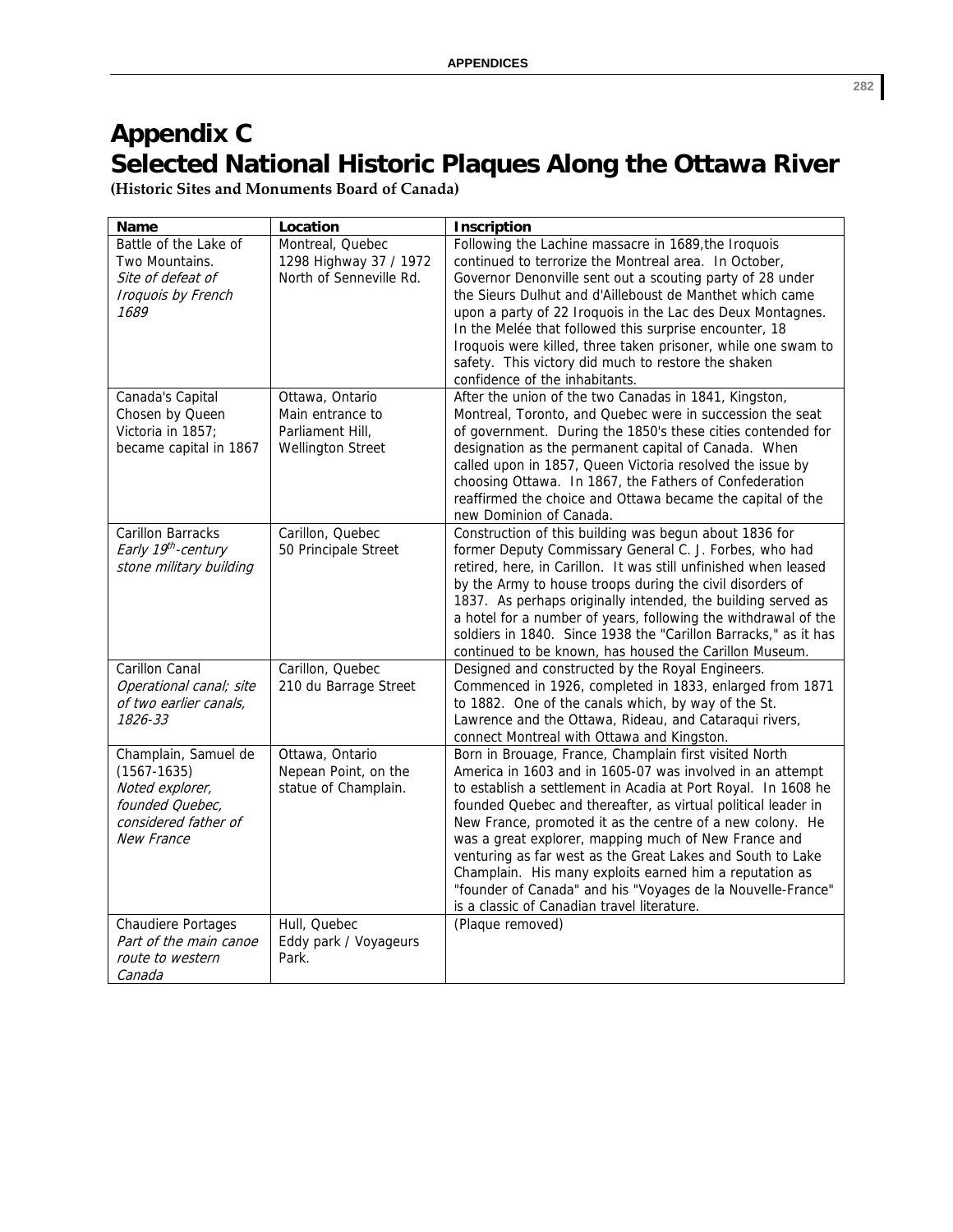| Eddy, Ezra Butler<br>$(1827-1906)$<br>Manufacturer of<br>matches, wood<br>products and pulp and<br>paper.                      | Hull, Quebec<br>Exterior of EB Eddy<br><b>Building</b><br>Taché and Montcalm<br><b>Streets</b> | Born in Vermont, E.B. Eddy came to the Chaudiere Falls in<br>1851 and began a small hand-operated match factory. From<br>this modest beginning, he diversified his activities within the<br>next two decades to become a lumber magnate and<br>manufacturer of wooden products. By the 1880s he had<br>become the largest producer of matches in Canada and was<br>also making wood pulp. In 1890 he started a paper mill<br>incorporating the latest technological innovations. By the<br>end of the 19 <sup>th</sup> century the Chaudiere Falls area was a major<br>industrial centre.                                                                            |
|--------------------------------------------------------------------------------------------------------------------------------|------------------------------------------------------------------------------------------------|----------------------------------------------------------------------------------------------------------------------------------------------------------------------------------------------------------------------------------------------------------------------------------------------------------------------------------------------------------------------------------------------------------------------------------------------------------------------------------------------------------------------------------------------------------------------------------------------------------------------------------------------------------------------|
| Fight at the Long-Sault<br>Last stand of Dollard<br>des Ormeaux against<br>the Iroquois 1660                                   | Carillon, Quebec                                                                               | Near here, in an improvised fort at the Long Sault of the<br>Ottawa River, on 2 May 1660, Adam Dollard des Ormeaux,<br>with 16 Frenchmen and about 40 Hurons, waylaid 200<br>Onondaga hunters. In the ensuing fight, which lasted a<br>week, the Onondaga were joined by about 500 Mohawks and<br>Oneidas who had been gathering on the St. Lawrence.<br>Dollard's party was wiped out, while the Iroquois lost 19<br>men. That spring, the Iroquois did not harass the St.<br>Lawrence settlements, and in June the first furs in several<br>years reached Montreal from the Pays d'en Haut. Dollard's<br>contemporaries regarded him as the saviour of the colony. |
| Forest Industry in the<br>Ottawa River Valley<br>White pine for British<br>Navy in Napoleonic<br>Wars, square timber,<br>pulp. | No plaque in place;<br>recommended Ottawa,<br>Ontario                                          |                                                                                                                                                                                                                                                                                                                                                                                                                                                                                                                                                                                                                                                                      |
| Fort Témiscamingue<br>Remains of French fur<br>trading post                                                                    | Ville-Marie, Quebec<br>824 Old Fort Road                                                       | The first fort on this lake was built by the government of<br>New France about 1685 to compete with the English on<br>Hudson Bay. Closed in the 1690s, Fort Témiscamingue was<br>re-established in 1720 and leased to merchants until the fall<br>of New France. After the Conquest various free traders<br>settled on the lake, but the North West Company had a<br>virtual monopoly by the 1790s, thanks to the astute<br>management of Aeneas Cameron. Control of the fort<br>remained with the Cameron family for many years after the<br>union of the Hudson's Bay and North West Companies in<br>1821.                                                         |
| Fur Trade<br>Important industry<br>during most of<br>Canada's History                                                          | Lachine, Quebec                                                                                |                                                                                                                                                                                                                                                                                                                                                                                                                                                                                                                                                                                                                                                                      |
| Gillies Grove and<br>House<br>Old-growth white pine<br>forest and country<br>house                                             | Arnprior, Ontario                                                                              |                                                                                                                                                                                                                                                                                                                                                                                                                                                                                                                                                                                                                                                                      |
| Grenville Canal<br>Constructed 1819-33,<br>enlarged 1871-82, to<br>connect Montreal and<br>Ottawa                              | Grenville, Quebec<br>Canal North Road                                                          | Designed and constructed by the Royal Engineers.<br>Commenced in 1819, completed in 1833, enlarged from 1871<br>to 1882. One of the canals which, by way of the St.<br>Lawrence and the Ottawa, Rideau, and Cataraqui rivers,<br>connect Montreal with Ottawa and Kingston.                                                                                                                                                                                                                                                                                                                                                                                          |
| Hull Timber Slide<br>Major technological<br>innovation                                                                         | Ottawa, Ontario<br>Victoria island                                                             |                                                                                                                                                                                                                                                                                                                                                                                                                                                                                                                                                                                                                                                                      |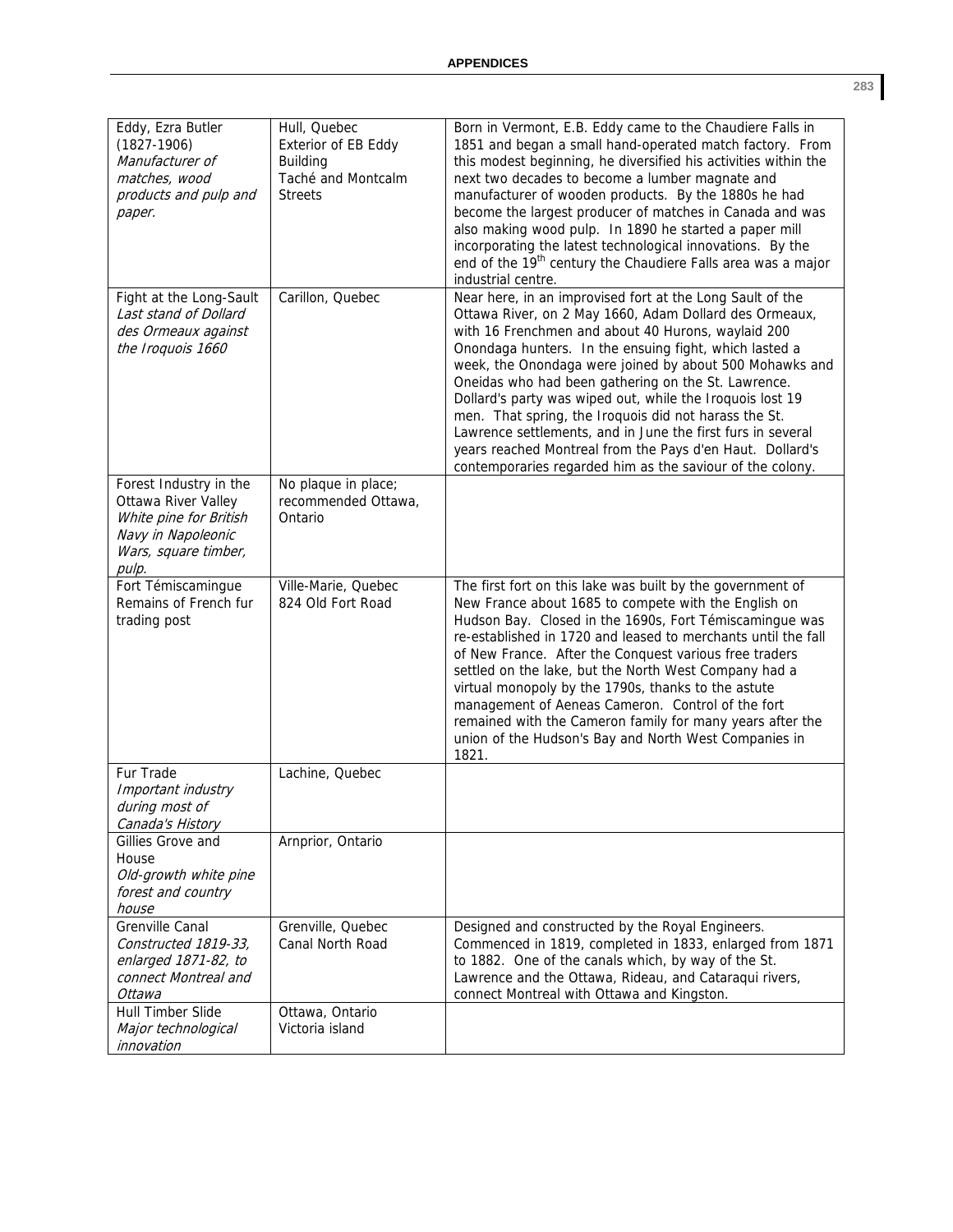| John R. Booth<br>Residence.<br><b>Outstanding Queen</b><br>Anne Revival style<br>residence, 1909<br>Macdonell House  | Ottawa, Ontario<br>252 Metcalfe Street<br>Pointe-Fortune, Quebec                                              | Constructed in 1817-19 by Montreal craftsmen for John                                                                                                                                                                                                                                                                                                                                                                                                                                                                                                                                                                                                   |
|----------------------------------------------------------------------------------------------------------------------|---------------------------------------------------------------------------------------------------------------|---------------------------------------------------------------------------------------------------------------------------------------------------------------------------------------------------------------------------------------------------------------------------------------------------------------------------------------------------------------------------------------------------------------------------------------------------------------------------------------------------------------------------------------------------------------------------------------------------------------------------------------------------------|
| Stone Palladian<br>residence of prominent<br>fur trader 1817-19                                                      | Highway 17                                                                                                    | Macdonell and his Métis wife, Magdeleine Poitras, this house<br>was one of the finest of several built in the area by retired<br>North West company fur trading partners. An elegant local<br>adaptation of the Palladian style, it was situated in an<br>extensive working estate with easy access to the river and<br>Macdonell's forwarding business. The family called it Poplar<br>Villa. Its impressive stone exterior and exquisitely detailed<br>interior proclaimed Macdonell's position as a major business<br>and political figure along the Ottawa River.                                                                                   |
| Manoir Papineau<br>19 <sup>th</sup> -century manor,<br>home of patriot leader<br>Louis-Joseph Papineau               | Montebello, Quebec<br>500 Notre-Dame Street.                                                                  |                                                                                                                                                                                                                                                                                                                                                                                                                                                                                                                                                                                                                                                         |
| Maplelawn & Gardens<br>Neoclassical residence<br>with walled garden,<br>Thomson-Cole-<br>Rochester House 1831-<br>34 | Ottawa, Ontario                                                                                               | This elegant residence and its walled garden are a rare and<br>well-preserved example of a country estate in early 19 <sup>th</sup> -<br>century Canada. Built from 1831-1834 for William Thomson,<br>a prosperous farmer, its centrepiece is this finely crafted<br>home in the British classical tradition. The oval entrance<br>drive and the walled garden of nearly and acre reflect the<br>original pattern of the grounds. The sheltered environment<br>for growing household vegetables, tender fruit and flowers<br>recalls the walled gardens common in Britain.                                                                              |
| Mattawa Route<br>Key link in main<br>voyageur canoe route<br>to West of Canada                                       | Mattawa, Ontario<br>Near Main Street in<br>Memorial Park, Water<br><b>Street</b>                              | When west-bound voyageurs left the Ottawa here at<br>Mattawa, "the forks," they faced 11 portages in the next 40<br>miles. The Mattawa, or Petite Rivière, was a key link in the<br>historic canoe route between Montreal and the Upper Great<br>Lakes and the Northwest, for its headwaters are separated<br>from Lake Nipissing and the Lake Huron drainage only by the<br>La Vase portages. This route had already been used for<br>millennia by Indians before it was first seen by Europeans in<br>the early 17 <sup>th</sup> century. For more than 200 years thereafter, it<br>was one of Canada's main highways of exploration and<br>commerce. |
| McGee, Thomas D'Arcy<br>$(1825 - 1868)$<br>Journalist, poet, Irish<br>patriot, Father of<br>Confederation            | Ottawa, Ontario<br>Beside Speaker's Corner<br>Sparks Street Mall,<br>between O'Connor and<br>Metcalfe         |                                                                                                                                                                                                                                                                                                                                                                                                                                                                                                                                                                                                                                                         |
| Missionary Oblates of<br>Mary Immaculate<br>Arrived in Canada in<br>1841, missionaries in<br>remote settlements.     | Ottawa Ontario<br>St. Joseph's Roman<br>Catholic Church<br>Corner of Wilbrod and<br><b>Cumberland Streets</b> |                                                                                                                                                                                                                                                                                                                                                                                                                                                                                                                                                                                                                                                         |
| Struggle for Hudson<br>Bay.<br>Battle for fur trading<br>forts and routes on<br>Hudson Bay 1686-1713                 | Ville-Marie, Quebec<br>Intersection of Notre-<br>Dame-de-Loudres and<br>Saint-Gabriel                         | In 1686, a French force under Chevalier de Troyes assisted<br>by the Canadians under d'Iberville, journeying overland by<br>way of Lake Temiscamingue, captured the three Hudson's<br>Bay Company forts on James Bay. The French retained<br>possession until the Treaty of Utrecht, 1713.                                                                                                                                                                                                                                                                                                                                                              |